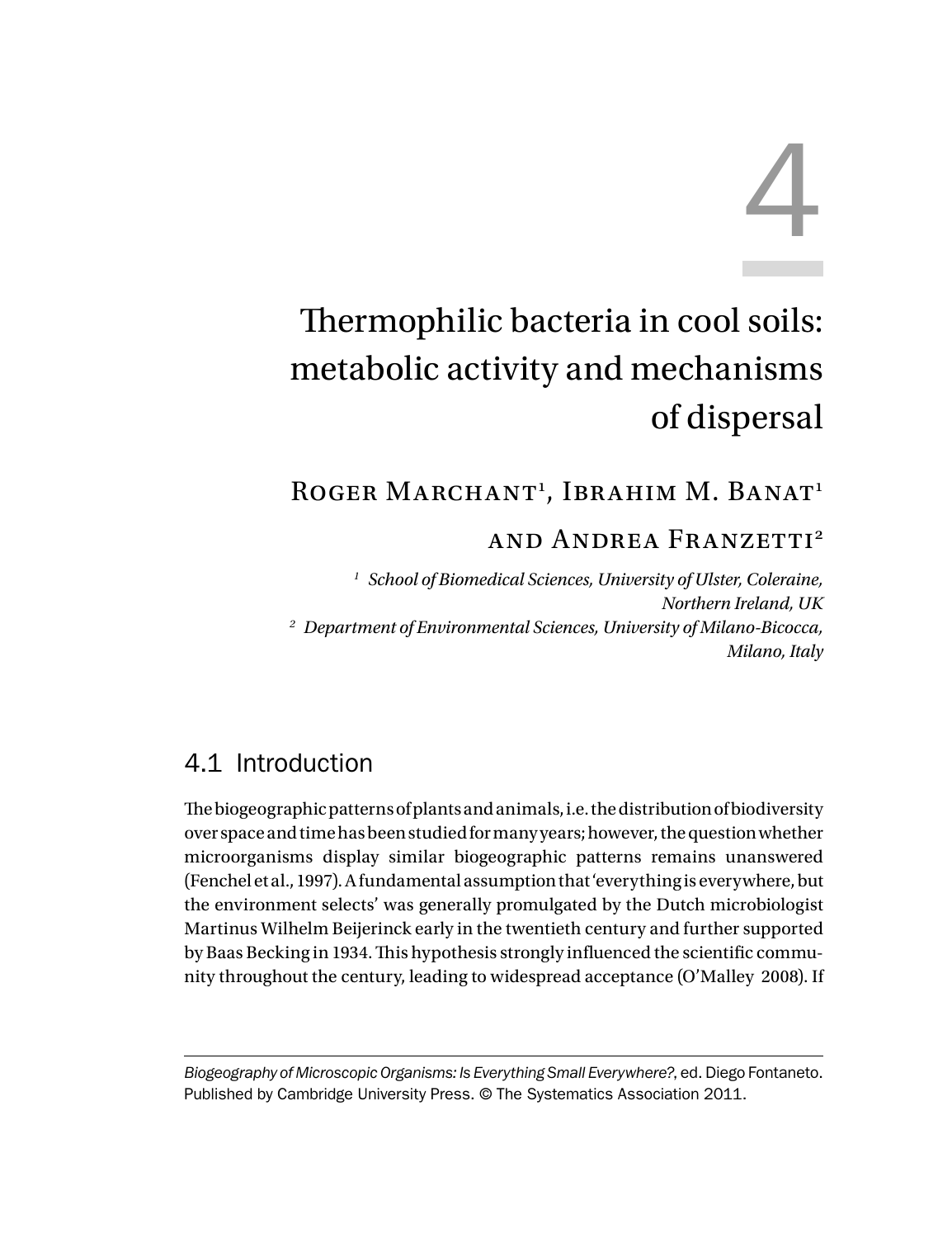the environment is indeed responsible for 'selecting' the organisms in a particular habitat, then we should expect to be able to identify the specific controlling factors for particular organisms. As a consequence of this speculation and as suggested by the literature and experience, the presence of thermophilic bacteria is to be expected in hot environments, from which many of these organisms have been indeed isolated. However, the presence of thermophilic bacteria in cooler environments has been known for many years but few investigations have been carried out to assess their physiology, their ecological roles and to interpret their presence in the framework of biogeographic theory. In 2002 Marchant and colleagues initiated the investigation of the occurrence of highly thermophilic bacteria in cool soil environments, isolating five bacterial strains able to grow aerobically only above  $40^{\circ}$ C, a temperature never achieved in these soils. Based on this finding, several questions were raised. What is the frequency of these microorganisms in soils? What kind of microorganisms are they? What is the extent of their diversity? Are they metabolically active? Are there potential transport mechanisms that sustain their presence? This chapter reviews the results of the subsequent research activities carried out at the University of Ulster under the coordination of Professor I.M. Banat and Professor R. Marchant together with some other worldwide collaborating institutions aimed at answering the aforementioned questions.

#### 4.2 Thermophile community in cool temperate soils

The occurrence of thermophilic bacteria in soils from different temperate and cool environments was highlighted by Marchant et al. (2002a, 2002b). The investigation focused on soil samples from a range of sites in Ireland, and from one site in Bolivia. Two sites were in Aghadowey, Northern Ireland under established mixed coniferous and deciduous trees with no ground cover plants (Irish Grid reference C881 216), the third site was from an established mixed wet meadow area (Irish Grid reference C881 215). The soil type at both sites was basalt till and the sites had been undisturbed for at least 15 years. The fourth site was in Coleraine, Northern Ireland, Irish Grid reference C843 349 from a cultivated basalt till area. Records of soil temperature at a depth of 50 mm taken over a 30-year period in Coleraine (at the University of Ulster meteorological station) indicated that the maximum temperature reached during that time was less than  $25^{\circ}$ C. The fourth site was close to the Salar de Uyuni, near the village of Colchani in Bolivia at an altitude of 3653 m ( $66^{\circ}54'$ W,  $20^{\circ}22'$ S). The area was only sparsely covered in vegetation at a distance of 100 m from the salt plain. All soil samples were taken at a depth of 50 mm into the mineral layer of the soil. Enrichments were carried out on rich growth medium at 70 °C and 80 °C and five pure isolates able to grow at 70 °C were selected, namely B70, F70, T70, I80 and T80. Other non-investigated thermophilic strains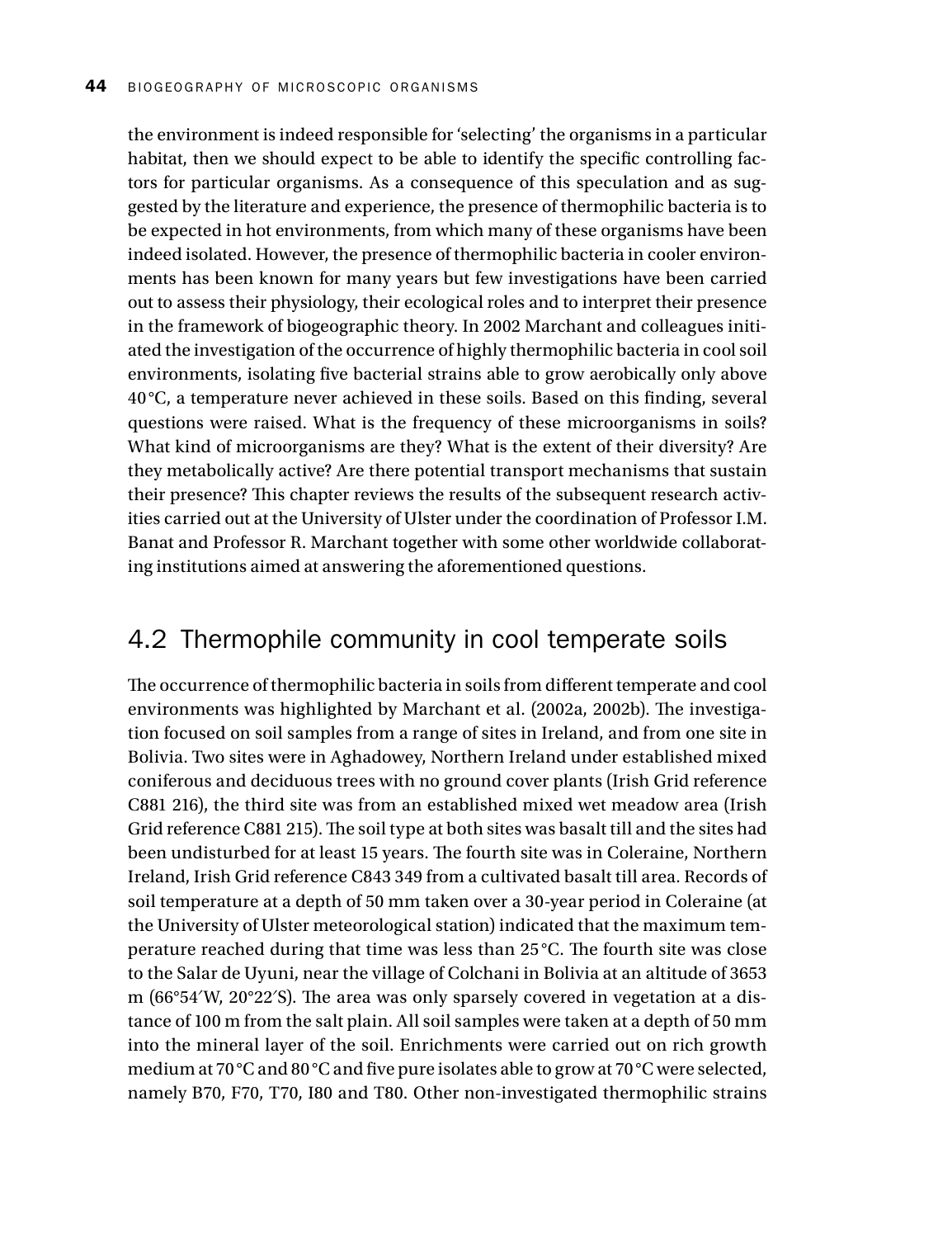have been isolated from a wide range of samples collected in different part of the world (Greece, Italy, Turkey, North America and India). The morphological characterisation of these five strains revealed that the cells were narrow rods (0.5-0.7)  $\mu$ m × 1–5  $\mu$ m), and showed variable Gram-staining, although transmission electron microscopy analyses revealed Gram-positive cell wall architecture; only B70 showed terminal endospores. The metabolic fingerprinting obtained testing several biochemical parameters resulted in three different metabolic groups constituted by B70 and F70 individually and the cluster T70, T80 and I80 characterised by extensive growth on hydrocarbons. The minimum and the maximum growth temperature under aerobic conditions ranged from 40 to 45 °C and 75 to 80 °C, respectively. Significant were the short generation times of these organisms at the optimal temperatures (around 75 °C) that were less than 30 min. Phylogenetic relationships and taxonomic affiliations of the isolates were performed by means of Amplified Ribosomal DNA Restriction Analyses (ARDRA) and subsequent sequencing of near full-length of the 16S rRNA gene. These molecular tools allowed all the isolates to be assigned to the bacterial domain and to the closest phylogenetic neighbours in the EMBL database. T70, F70 and T80 were closely related (> 99%) to *Geobacillus thermoleovorans* strains while 99% of similarity was found for B70 and F70 with *Geobacillus caldoxylolyticus* (EMBL, AF067651) and *Bacillus* sp. SK-1 (EMBL, AF 326278), respectively. Since the isolation of these thermophilic bacterial strains from enrichment culture provided only evidence of their presence in the soil, quantitative data were obtained by plate counting demonstrating that they were present in high numbers in the soil samples collected in Northern Ireland  $(1.5-8.8 \times 10^{4}$  colony forming unit (cfu) per g) and compare to 10% of the total culturable mesophilic bacteria.

The thermophilic bacterial genus *Geobacillus* is a relatively recent creation through the separation of a number of existing species of *Bacillus* and the addition of some new species isolated from deep oil reservoirs (Nazina et al., 2001). The type species for the genus is *Geobacillus* (*Bacillus*) *stearothermophilus*, a longestablished and well-studied species. Subsequent to the publication of the new genus a number of other interesting species have been described from a variety of geothermal and ambient temperature environments (e.g. Sung et al., 2002 ; Banat et al., 2004; Nazina et al., 2004, 2005).

 To describe the biodiversity of the thermophilic community using a higher number of isolates, 52 thermophilic bacterial strains were analysed by ARDRA and sequencing of the 16S rRNA gene. The comparison of the profiles obtained using four different restriction endonucleases allowed differentiation of the isolates in 20 different clusters. Eighteen of these clusters were composed of single isolates while 12 isolates exhibited restriction patterns indistinguishable from those of isolate B70, while 19 isolates had identical restriction patterns to T7. The ARDRA analyses and subsequent sequencing of 16S rRNA indicated that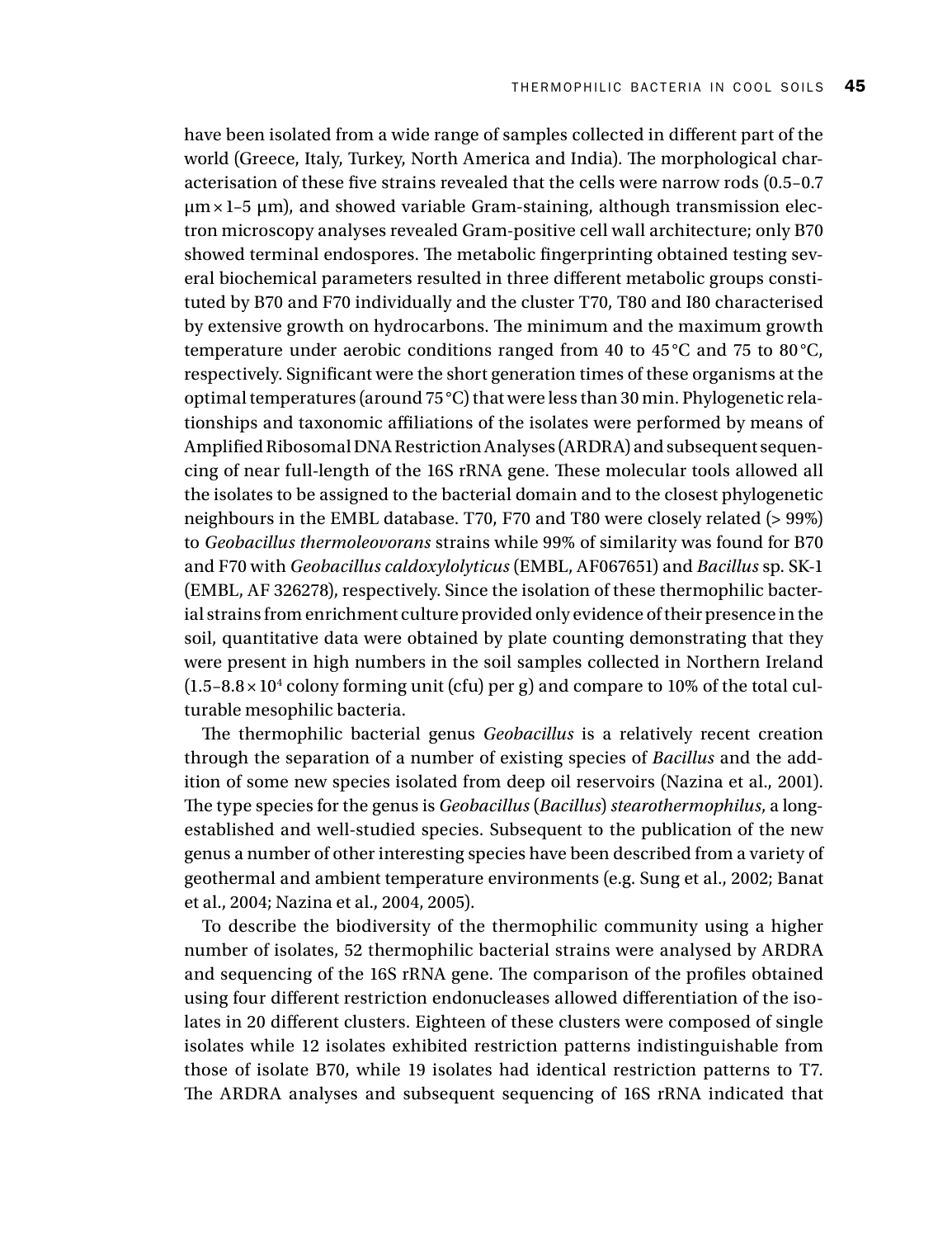*G. thermoleovorans* and *G. caldoxylolyticus* , accounted for 50% and 34.6% respectively. The results of these first studies concerning the presence and diversity of thermophilic bacteria in cool soil clearly demonstrated that there is a great biodiversity of these bacteria within the community and that the *Geobacillus* genus is dominant (Rahman et al., 2004).

#### 4.3 Activity of thermophiles in cool environments

Some species have been described as able to grow anaerobically by denitrification and examination of genome sequence information confirms the presence of all the necessary genes for denitrification activity. For this reason the growth tests reported in the first papers did not completely exclude the possibility that growth at low temperatures could take place anaerobically using nitrate as the final electron acceptor. Thus, the effect of temperature on the denitrification process by *G. thermoleovorans* T-80 culture was investigated (Marchant et al., 2008 ). The cultures were incubated at 35, 40, 45, 50, 60 and 70 $\degree$ C. This assay was conducted in 160 ml serum bottles which were pre-flushed with He. After transferring the culture media (100 ml) the serum bottles were autoclaved at 121 °C for 30 min. Glucose, yeast extract and nitrate were added resulting in initial concentrations of 1 g/l, 50 mg/l and 100 mg of nitrogen N/l, respectively. This assay was conducted using triplicate serum bottles. One serum bottle was used for gas sampling and the other two serum bottles were used for liquid sampling. In addition to the cultures, an abiotic control was also set up with the denitrifying culture media which was amended with nitrate (100 mg N/l, without biomass and electron donor).

 During the 20 days of incubation nitrate reduction was not observed in the cultures incubated at  $35^{\circ}$ C (Fig 4.1). In all of the cultures the initial acetate concentration was approximately 25 mg/l which was contributed by the inoculum. For the cultures incubated at 40 °C, after 15 days of lag, complete reduction of nitrate to nitrite was observed in one serum bottle. Nitrate reduction was also observed in the second serum bottle after 15 days of incubation, but the reduction rate was slow, indicating that  $40^{\circ}$ C is the borderline between activity and non-activity. For the cultures incubated at 45 °C, nitrate reduction was observed after 3 days of a lag period. Nitrite reduction was complete within 15 days of incubation in both serum bottles (Fig 4.1). At the end of a 20-day incubation period, all nitrate was reduced to N<sub>2</sub>O. For the cultures incubated at 50 °C, nitrate reduction started after 1 day of lag period and complete nitrite reduction required approximately 13 days for both serum bottles. At the end of the 20-day incubation period, all nitrate was reduced to N<sub>2</sub>O. For the cultures incubated at 60 °C, immediate nitrate and nitrite reduction took place in both cultures. At the end of the 20-day incubation period,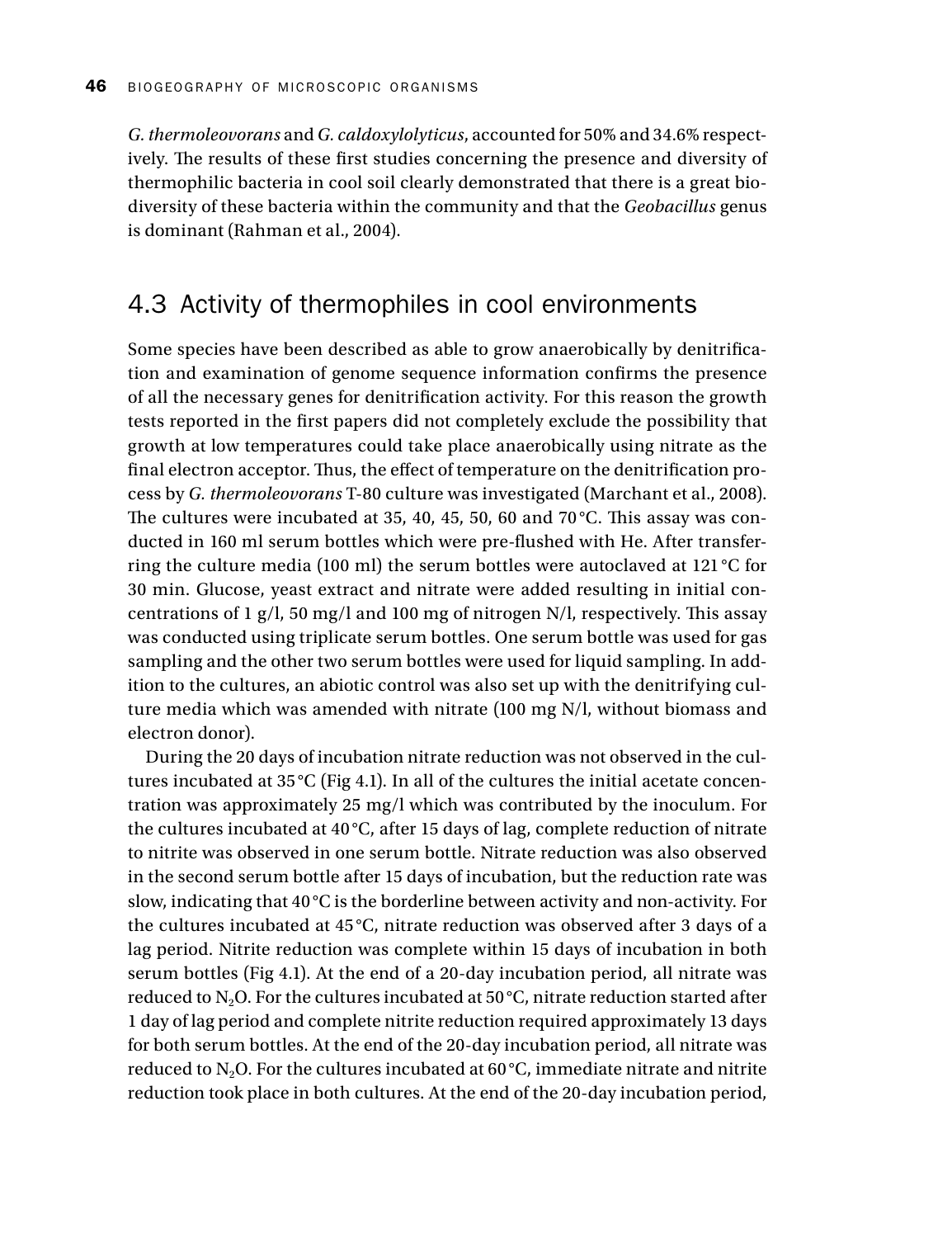

**Fig 4.1** Time course of nitrate and nitrite during the denitrification assay with the *G. thermoleovorans* T80 culture at 35 °C (A) and 45 °C (B); 1 and 2 denote replicate 1, 2, respectively. Reproduced with permission from Marchant et al. (2008).

all nitrate was reduced to  $N_2O$ . After 15 days of incubation,  $N_2O$  reduction to  $N_2$  was observed, but the reduction rate was very low.

The results from the denitrification study gave parallel results to those previously reported for the aerobic activity of *Geobacillus* , i.e. there is no discernable activity at temperatures below about  $40^{\circ}$ C and certainly none at temperatures close to normal soil temperatures.

The growth experiments with geobacilli both in aerobic and anaerobic conditions were limited by being carried out in a rich laboratory medium using a pure culture as inoculum, thus not taking into account unculturable geobacilli and the soil environment. To overcome this limitation, the use of microcosm experiments and molecular techniques were necessary (Marchant et al., 2008). The Fluorescence *In Situ* Hybridisation Technique (FISH) was chosen as the tool to quantify the total active geobacilli directly in environmental samples. The FISH technique uses short fluorescence-labelled oligonucleotides that specifically hybridise with the rRNA allowing microscopic discrimination of the different taxa. The fluorescence signal associated with each bacterium reveals both the presence and the activity of the organisms, since a high number of ribosomes are necessary within the cell to provide the signal. Soil collected in Northern Ireland was used in microscosm experiments both with and without the addition of an inoculum of *G. thermoleovorans* T80.

Ten grams of soil collected in Northern Ireland were placed at different temperatures: external ambient; 25 °C; 37 °C; 46 °C and 60 °C. In another set of microcosms 10 g of soil, spiked with 1 ml of washed *G. thermoleovorans* T80 culture in PBS buffer (initial OD 600 nm  $= 0.3$ ) was placed at the same temperatures. After 15 days, 1 g of soil was sampled at each temperature and FISH analysis was carried out. Separation of microorganisms from the soil matrix was achieved according to a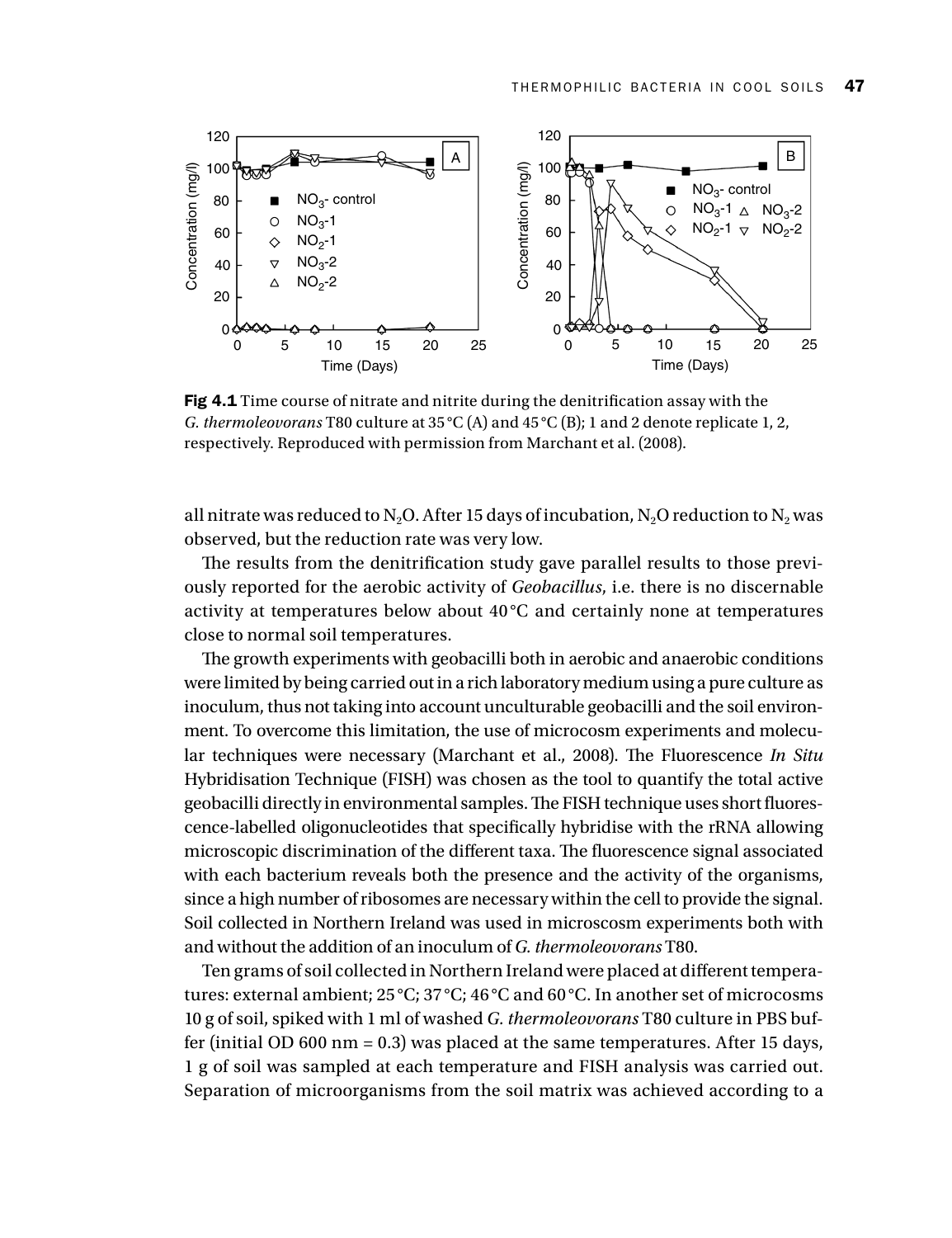published protocol (Caracciolo et al., 2005 ). FISH analyses were carried out on cut filter pieces as previously described (Pernthaler et al., 2001). The oligonucleotide probes used had the following sequences: EUB338 (Amann et al., 1990 ) – GCT GCC TCC CGT AGG AGT Fluorochrome 5′ Fluorescein targeting bacteria and GEOB Tbcil832 (Harmsen et al., 1997) – GGG TGT GAC CCC TCT AAC Fluorochrome 5′ Cy3, targeting *Geobacillus* spp. Images were captured using a Nikon ECLIPSE E 400 epifluorescence microscope. The estimation of microorganisms that bound the probes was determined in at least five randomly selected fields. Using the corrected dilution factor  $(2 \times 8.22 \times 10^5)$ , the results were referred to 1 g of soil. Figure 4.2 reports the results of counting total bacteria (EUB probe) and geobacilli (GEOB probe) at different temperatures.

 In the unspiked soil the only temperature at which geobacilli are detectable is 60 °C both after 15 days and 4 months. At this temperature  $0.9 \times 10^6$  active geobacilli/g of soil were detected after 15 days while  $0.7 \times 10^6$ /g of soil were still present after 4 months representing 6% and 9% of the total active bacterial community, respectively. These data indicated that at this temperature geobacilli in the soil are metabolically active but they do not effectively grow, thus indicating that  $10<sup>6</sup>$  is a good estimate of the presence of total (culturable and unculturable) geobacilli in one gram of soil sample. In the T80 spiked microcosms, after 15 days geobacilli were detected at all tested temperatures; this can be explained by the hypothesis that *G. thermoleovorans* is able to maintain a certain number



Fig 4.2 Counts of FISH-stained cells using a bacterial probe (EUB) and a specific *Geobacillus* probe (GEOB) in soil microcosms after 15 days (A) and 4 months (B). Graphs on the left represent the microcosms spiked with *G. thermoleovorans* T80, while the graphs on the right the microcosms without addition. Reproduced with permission from Marchant et al. (2008).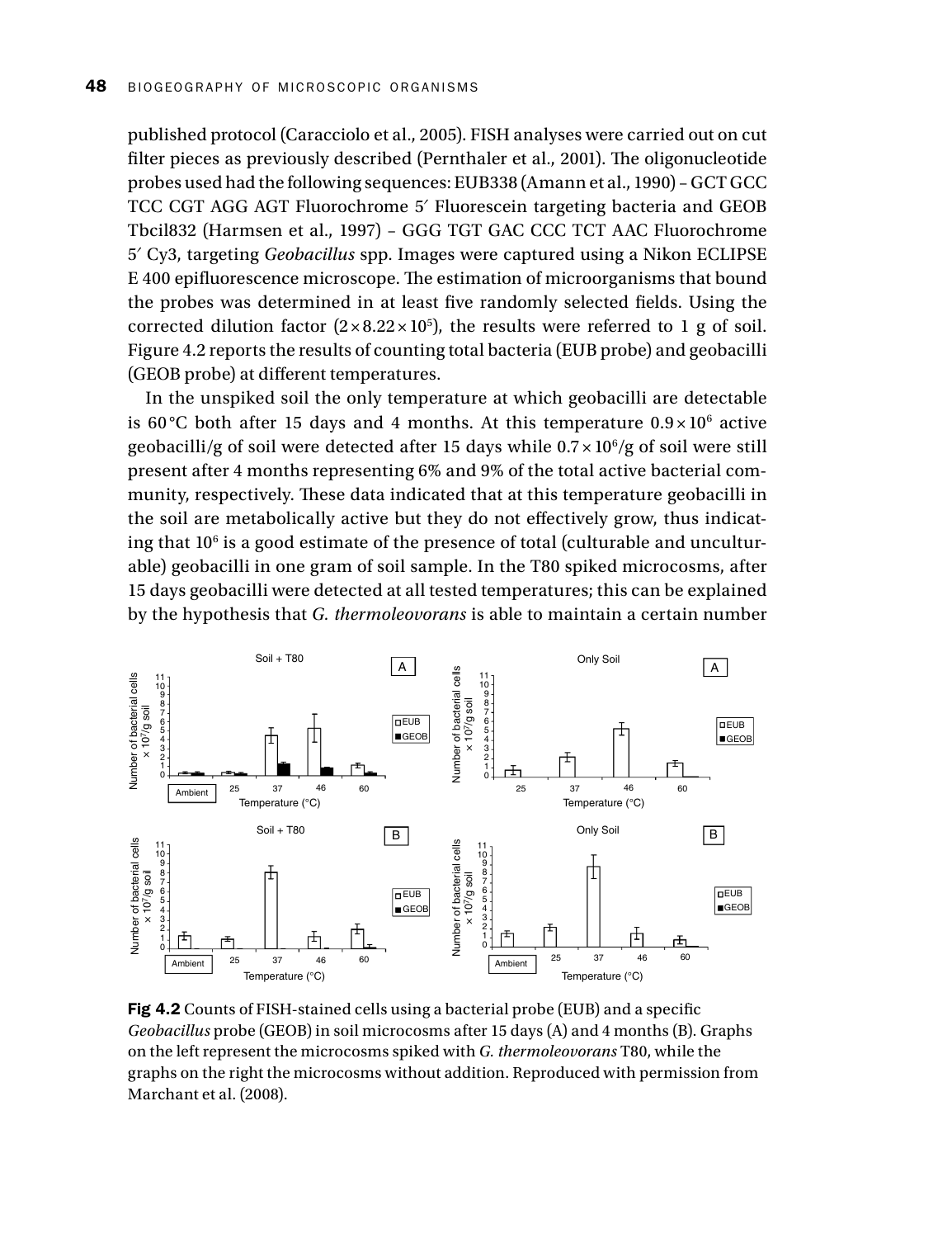

**Fig 4.3** Bacterial cell using a *Geobacillus* (GEOB) probe in T80 spiked microcosm at 46 °C  $(A)$  and  $60^{\circ}$ C $(B)$ .

of ribosomes over the first two weeks at a wide range of temperatures. After 4 months geobacilli were countable only at  $46^{\circ}$ C and  $60^{\circ}$ C reaching a value of  $1.3 \times 10^6$ /g of soil at 60 °C which is comparable with the unspiked microcosms. Figure 4.3 shows *Geobacillus* cells detected by GEOB probe in T80 spiked microcosms at  $46^{\circ}$ C and  $60^{\circ}$ C.

FISH experiments confirmed the relationship between growth and temperature obtained in liquid growth experiments both in aerobic and anaerobic conditions. In the soil total thermophilic geobacilli seem to be inactive below  $40^{\circ}$ C, at least as detected by FISH technique.

 Another proof of this behaviour under *in situ* conditions has been obtained by analysing the expression of the alkane mono-oxygenase gene ( *alk* B) by thermophilic soil bacteria (Marchant et al., 2006 ). Many geobacilli and particularly *G. thermoleovorans* are well-known hydrocarbon degraders with high similarity with mesophilic bacteria for the sequences of one of the key enzymes for alkane biodegradation (i.e. *alk* B: alkane-1-mono-oxygenase). In this study, soil microcosms were established in glass universals using glass wool as an interface between 1 ml n-hexadecane and 10 g of soil. The microcosms were then incubated for up to 14 days at room temperature, and 25, 30, 37 and 55 °C. A further soil microcosm was also inserted *in situ* just below the surface soil layer in the natural environment for the same period of time. Control microcosms containing no alkane were also prepared. On soil samples, RT-PCR analyses were performed.

A positive detection of the expression of alkB gene by RT-PCR was detected only in soil samples kept for some days at least at 55 °C in the presence of the hydrocarbon. It was also demonstrated that *alk* B production did not originate from mesophilic microorganisms. The same results were obtained using pure cultures of *G. thermoleovorans* T80. These results highlighted the specificity of thermophiles for the degradation of hydrocarbons. It is worth noting that in soil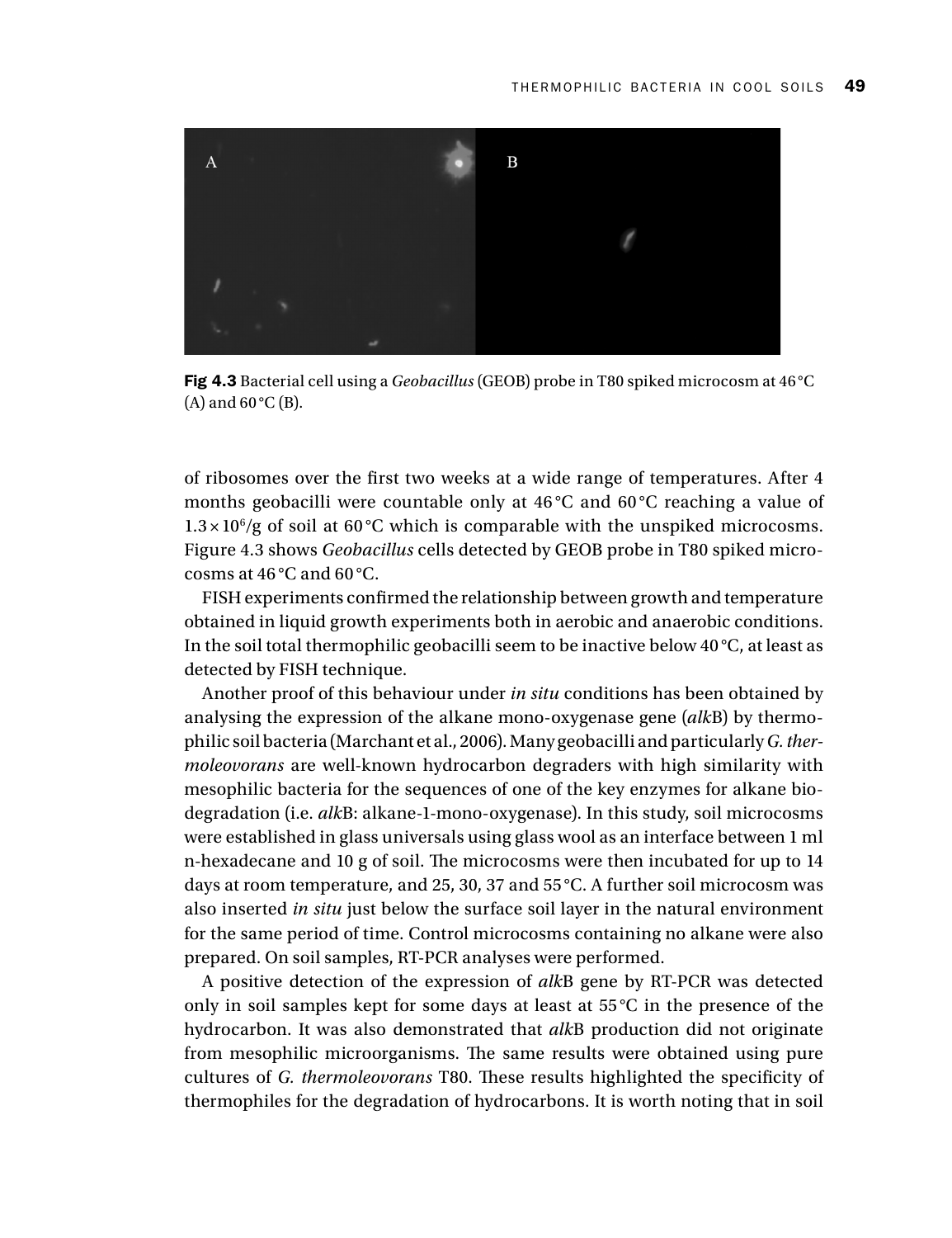samples taken from a cool region that had never been contaminated with hydrocarbons, raising the temperature is the condition in which the expression of *alk* B gene is induced in the microbial community in the presence of added hydrocarbons. This property was further investigated as an innovative bioremediation alternative (Perfumo et al., 2007 ). In this study, soil samples were collected in an undisturbed area in Northern Ireland unpolluted with hydrocarbons. Microcosm experiments were prepared in sterile bottles containing 5 g of soil with 2%  $(v/w)$ n-hexadecane added. Five different bioremediation techniques were tested: (1) degradation potential by indigenous microorganisms (natural attenuation); (2) supplementation with inorganic nutrients (Biostimulation); (3) supplementation with microbial surfactants (Biosolubilisation); (4) supplementation with selected hydrocarbon- degrading bacteria (Bioaugmentation); and (5) Biostimulation + Biosolubilisation + Bioaugmentation . Sterile soil with no amendments was used as an abiotic control. Microcosms were incubated in the dark at 60 °C and at room temperature (approximately 18 °C), and monitored at 0, 5, 15, 30 and 40 d for the estimation of hydrocarbon content by gas chromatography and the bacterial populations. Results showed that for all the conditions the biodegradation of the hydrocarbon was almost doubled at 60 °C compared with room temperature. It is already well established that one of the limiting factors in bioremediation is the bioavailability of the contaminants. Particularly, for slightly soluble compounds, such as hydrocarbons, the rate of mass transfer to cells limits the overall biodegradation rate (Boopathy, 2000). Increasing temperature leads to a decreased viscosity, higher solubility and faster diffusion of hydrophobic contaminants to the cell thus enhancing the biodegradation rates.

The results reported above concerning growth and activity of thermophiles at different temperatures seem to demonstrate unequivocally that no growth and activity can be postulated for thermophilic bacteria in cool soils. However, the most unexpected and important results came from simple long-term pure culture growth experiments in liquid medium. Sealed replicate universal tubes containing 10 ml of nutrient broth were inoculated with *G. thermoleovorans* and incubated at  $4^{\circ}$ C,  $25^{\circ}$ C,  $37^{\circ}$ C,  $46^{\circ}$ C and  $60^{\circ}$ C for 9 months. The tubes were observed periodically for visible signs of growth. Tubes incubated at a temperature of 40 °C rapidly showed evidence of growth; even after 9 months, the tubes incubated at 25 °C showed no visible evidence of growth, but once transferred to 60 °C showed visible growth after 24 h indicating that viable thermophile cells remained in the culture. Surprisingly, after 9 months, the tubes maintained at  $4^{\circ}$ C showed visible evidence of extensive growth. To avoid misinterpretation of the results due to contamination by psychrophilic bacteria , subcultures were taken from these tubes and incubated at 70 °C, showing that the growth was that of a thermophile. Furthermore microscopic observation and 16S rRNA sequencing confirmed that the organism was identical to the original inoculum.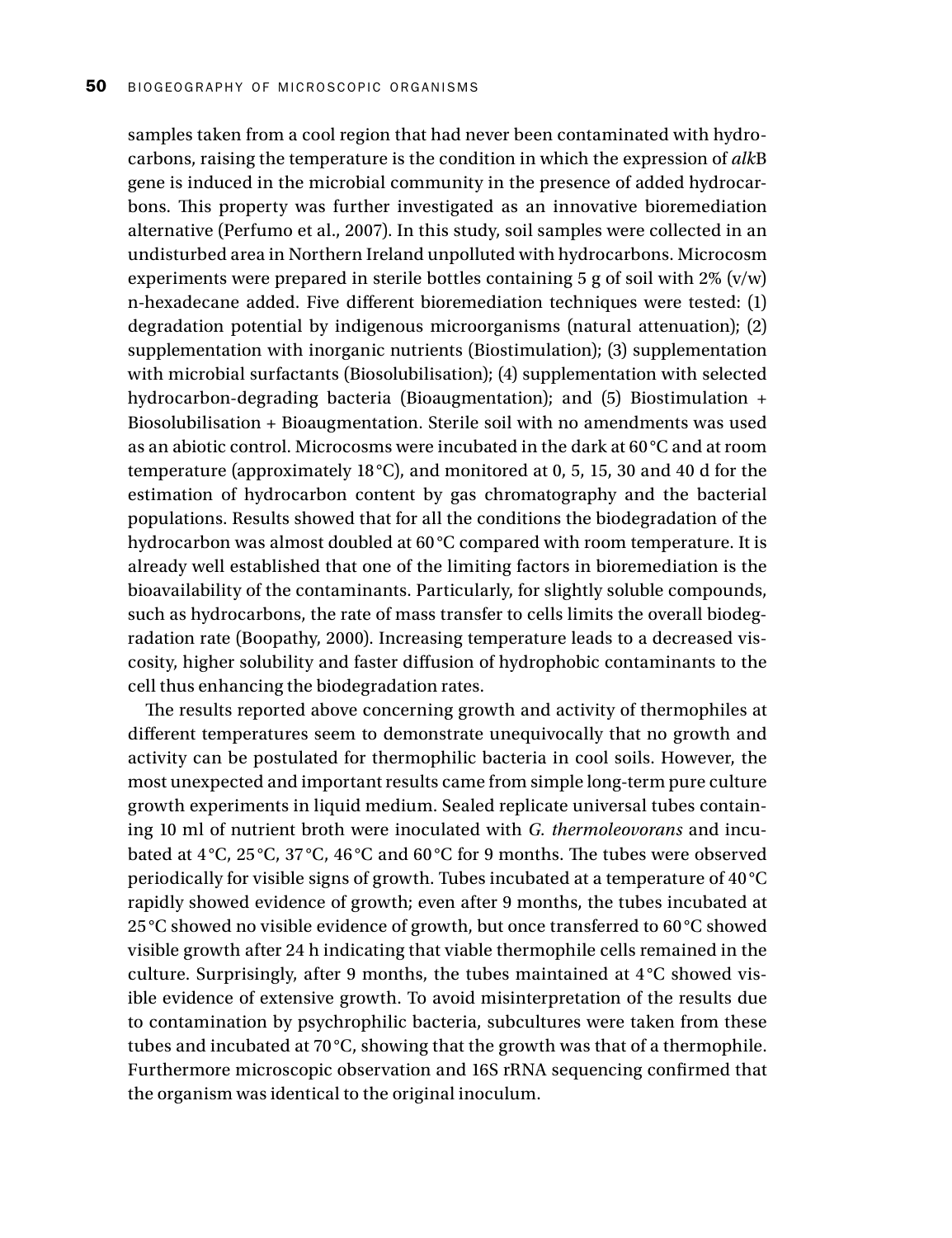#### 4.4 Transport mechanisms and potential sources

The establishment of no or low activity of thermophiles in cool soils led to the speculation that they could be transported from warmer places in which these organisms are better able to grow and divide. Two potential sources for thermophiles were hypothesised: a short-range transport by wind from the local environment in which high temperature conditions can transiently occur (heating facilities, composting plants …) and a long-range transport by clouds and rainwater from warmer geographic regions. Both quantitative and qualitative analyses of the bacterial populations in rainwater and air in Northern Ireland were carried out (Marchant et al., 2008). Air samplings were carried out from 6 until 30 October 2005 both for counting and isolation of thermophilic microorganisms and weather conditions were recorded. Fifty rainwater samples for thermophilic bacteria counting were collected from 1 February until 14 May 2004, while eight samples for isolation were collected from 10 October until 2 November 2005. Wind direction, wind speed and rainfall were further recorded during samplings. Fourteen rainwater and fourteen airborne microorganisms were isolated that were able to grow at 70 °C. Partial 16S rDNA sequences (at least 900 bases) were determined to assess the microbial communities of thermophilic bacteria in air and in rainwater and compare them with the already published characterisation of the thermophilic population in soil (Marchant et al., 2002b). Figure 4.4 shows the phylogenetic tree built with the sequences of all the isolates and the sequences of some type strains that showed more than 97% sequence similarity with the isolates. In the rainwater community, all 14 isolates are assigned to *Geobacillus* ; particularly, 12 of them have, as nearest phylogenetic neighbours, *Geobacillus thermodenitrifi cans* DSM 465T and *Geobacillus subterraneus* T34T while two stand very close to *Geobacillus stearothermophilus* DSM 22TT, *Geobacillus thermocatenulatus* DSM 730T, *Geobacillus vulcani* 3S-1T (Nazina et al., 2004 ), *Geobacillus kaustophilus* NCIMB 8547T and *Geobacillus thermoleovorans* DSM 5366T.

 In the air community, seven isolates are assigned to *Bacillus* , one to *Ureibacillus*  and six to *Geobacillus*. Two air isolates (A9.11 and A9.13) showed very high similarity (> 99%) with a thermophilic environmental isolate submitted as *Bacillus aestuarii* (GenBank: AB062696) that was included in the tree. Considering all isolates, four Operational Taxonomic Units (OTUs) have been defined (each OTU comprised sequences that shared > 97% sequence identity) by distance analysis. The two communities showed very different distributions of their isolates along the OTUs. All the isolates of the rainwater community belong to OTU 1, while in the air community, six isolates belong to OTU 1, one to OTU 2, three to OTU 3 and four to OTU 4. Furthermore, only in the air samples were three microorganisms isolated able to grow at 60 °C but not at 70 °C, which were morphologically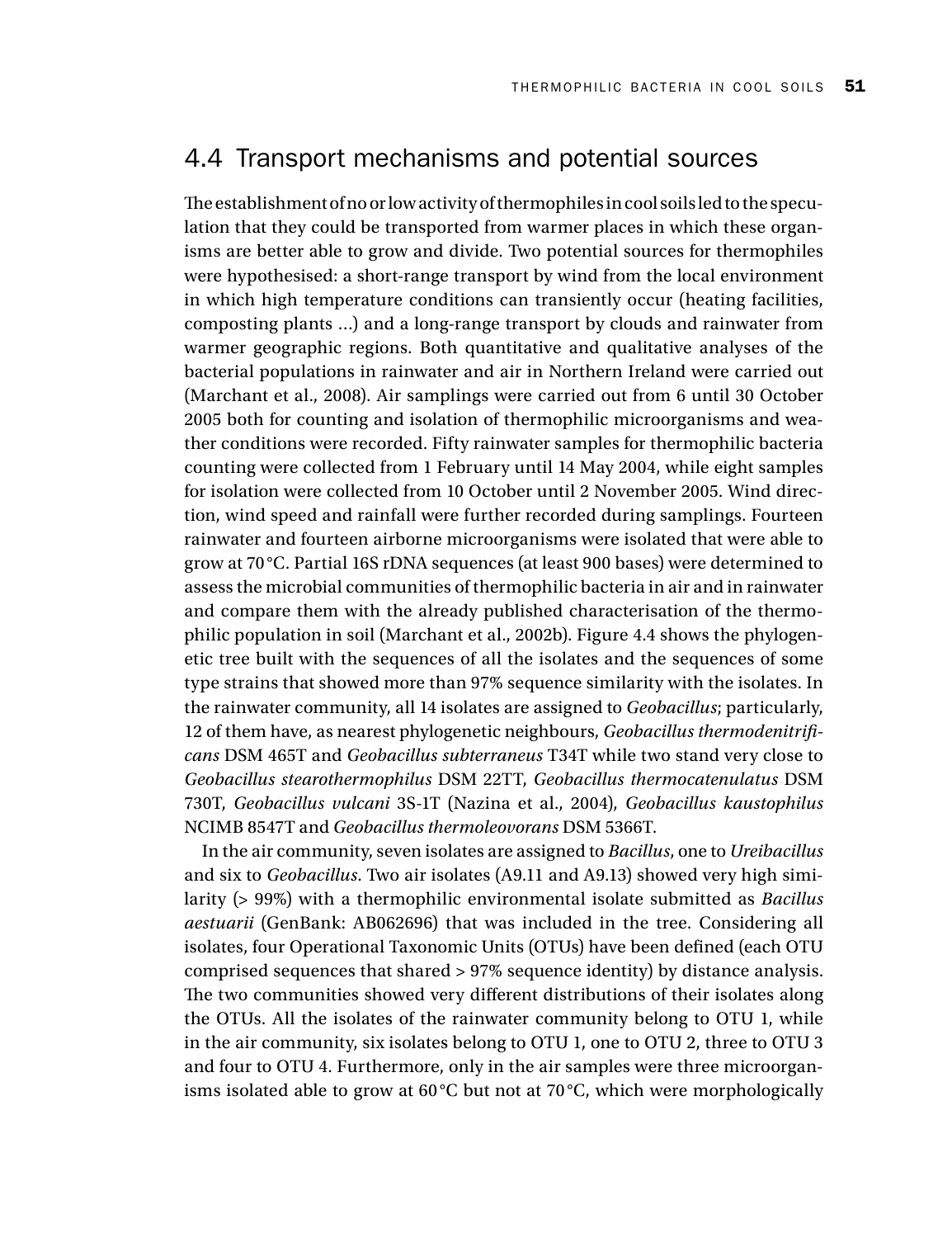

**Fig 4.4** Unrooted phylogenetic tree based on 16S rRNA gene comparison showing the position of rainwater (bold) and air isolates and the type strains most closely related (italic). Bootstrap probability values less than 50% were omitted from the figure. The scale bar indicates substitutions per nucleotide position. The GenBank accession numbers of type strains are in parentheses. Reproduced with permission from Marchant et al. (2008).

identified as thermotolerant *Actinomycetales*. This distribution led to the conclusion that the rainwater community of thermophilic bacteria is characterised by a lower biodiversity than the air one. To confirm this lack of biodiversity in rainwater and to avoid any influence due to seasonality, another two rainwater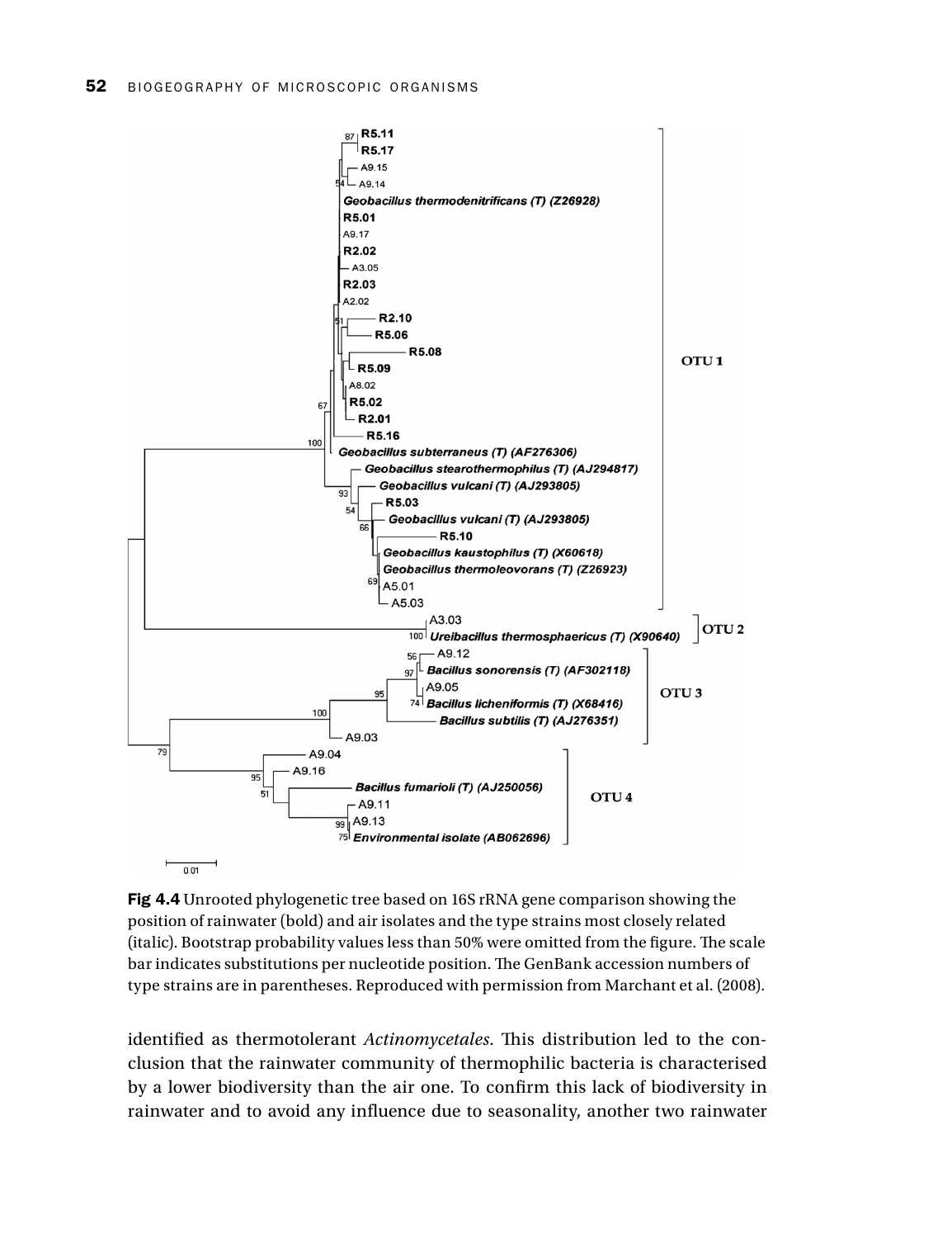samplings were carried out in January 2006. Ten microorganisms were isolated and 8 showed very high similarity with *Geobacillus thermodenitrifi cans* DSM 465T while two isolates shared > 99% sequence similarity with *Ureibacillus thermosphericus* P-11T. The structure of the rainwater community seems to be more similar to the structure of the soil community than does the air community suggesting that rainwater deposition could be a mechanism that sustains the thermophilic community in these soils.

 For quantitative analyses, thermophilic bacteria were determined by the Most Probable Number (MPN) technique at 70 °C in liquid medium, while airborne thermophiles were quantified by direct sampling and growth at  $70^{\circ}$ C on agar-rich medium. For air samplings a mean value of 1.55 cfu/1000 l of air was obtained. For rainwater counting, thermophilic bacteria were found in detectable numbers only in nine samples. The mean value of these nine samples was 8.5 cells/100 ml, while considering the whole amount of sampled water, the mean was 1.1 cells/100 ml. Furthermore, from rainfall data and MPN counting, it is possible to calculate the total number of thermophilic microorganisms that have been deposited onto  $1 \text{ m}^2$ of soil during the sampling period; a value of  $9.5 \times 10^3$ , or an average of 140 for each millimetre of rainfall. Considering an average rainfall value in this part of Ireland of 1000 mm per year, the total annual input of thermophilic microorganisms from rainwater to soil could be estimated as  $1.4 \times 10^5/\text{m}^2$  of soil surface. Marchant et al. (2002a) found values of thermophiles for this area ranging from  $1.5-8.8 \times 10^4$  cfu/g soil at 50 mm. Also considering 50 mm as the maximum depth affected by rainwater deposition the number of thermophiles on  $1 \text{ m}^2$  of soil ranges from 0.75 to  $4.4 \times 10^9$  cfu/m<sup>2</sup>. This means that only a small fraction (0.3-2  $\times$  10<sup>-5</sup>) of thermophiles can be replaced yearly by rainwater deposition. Therefore, assuming the rainwater deposition as the only source of thermophiles, it would not be possible to maintain a high and constant viable population of thermophiles without their growth or survival in the soil.

 Although the studies of thermophilic geobacilli in rainwater provided an important insight into the origin of these organisms in cool soils they still did not identify the ultimate origin of the microorganisms. Since the advent of satellite imaging it has become apparent that considerable global transport of dust occurs and that one of the major origins for these dust storms is the Sahara/ Sahel region of Africa (Griffin et al., 2002). Dust from this region travels northwards over the Mediterranean countries where it is often deposited in a dry form. Further movement then takes the dust over northern Europe and across the Atlantic to the Caribbean and southern USA. Dry dust deposition does not occur in northern Europe but the dust is precipitated in rainfall. To test the hypothesis that the ultimate origin of thermophilic geobacilli in rainfall in northern Europe is Saharan dust storms, samples of dry dust were collected and were examined for the presence of thermophilic geobacilli using culture methods (Perfumo and Marchant, 2010). Samples of dust collected in Turkey and Greece following two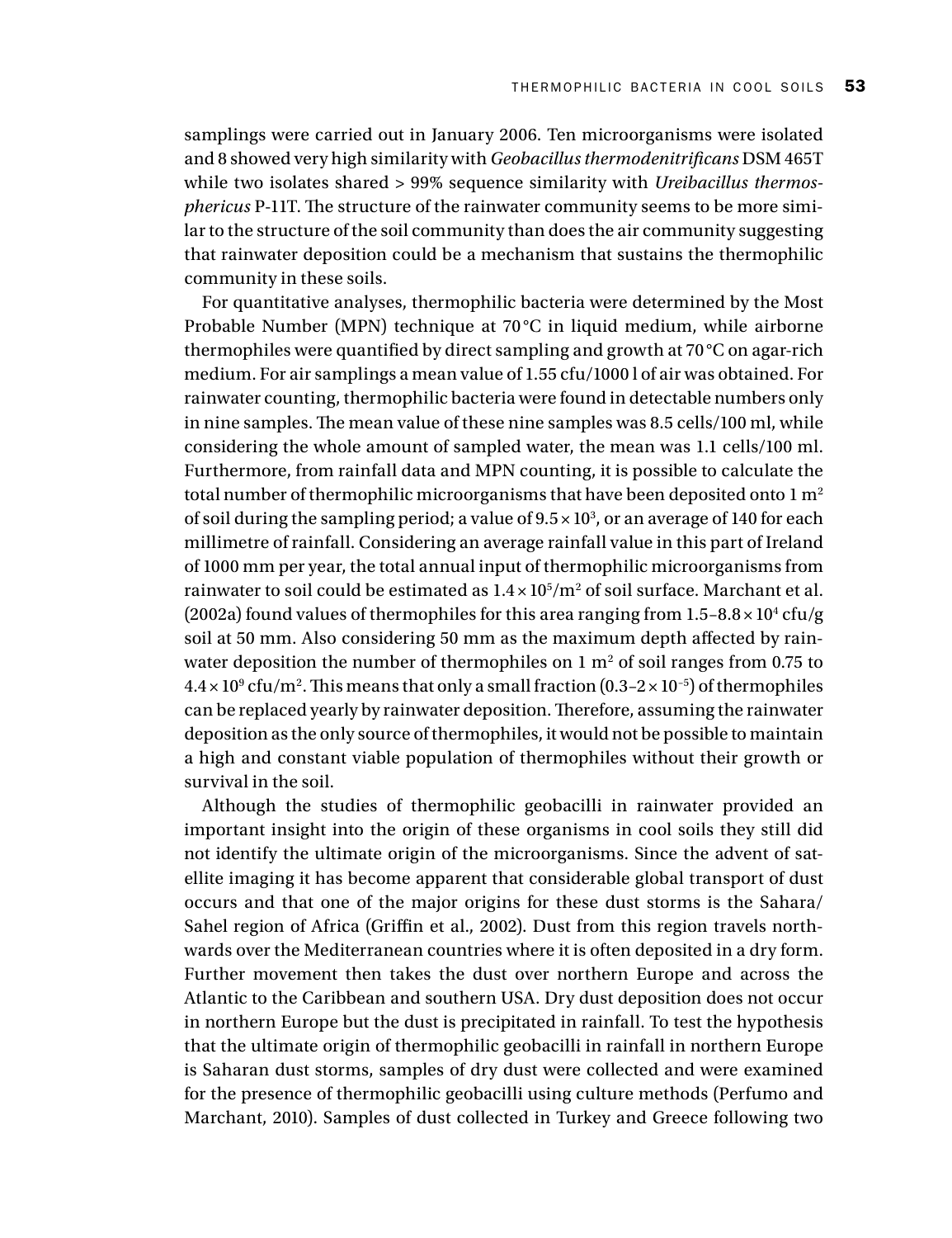distinct desert storm events contained viable thermophilic organisms of the genus *Geobacillus* , namely *G. thermoglucosidasius* and *G. thermodenitrifi cans* , and the recently reclassified *Aeribacillus pallidus* (formerly *Geobacillus pallidus*). These results provided evidence that African dust storms create an atmospheric bridge between distant geographic regions and that they are also probably the source of thermophilic geobacilli later deposited over northern Europe by rainfall or dust plumes themselves. The same organisms (99% similarity in the 16S rDNA sequence) were found in dust collected in the Mediterranean region and inhabiting cool soils in Northern Ireland (Perfumo and Marchant, 2010).

#### 4.5 Conclusions

 In recent years, the Baas Becking hypothesis has provoked intense discussions and some investigations have been carried out to verify it. A recent review has drawn attention to the two components of biogeographic distribution, the province and the habitat (Hughes Martiny et al., 2006). The province represents the legacy of historical events while the habitat represents the existing environment for the organism. This review identified four possible hypotheses to describe microbial biogeography patterns and attempted to differentiate between the possible alternatives with the aim of evaluating whether the biogeographic pattern of macroorganisms can be applied to microorganisms. The first alternative is that microorganisms are randomly distributed over space while in a second hypothesis only environmental conditions affect the geographic distribution of microorganisms. The latter is the Baas Becking hypothesis: 'everything is everywhere, but the environment selects'. In the third hypothesis, the present distribution of microorganisms is influenced only by historical events, while the fourth one allows both legacy of past historical events and present environmental conditions to influence the biogeography of microorganisms. The results of some investigations led the authors to conclude that the environment actually selects and shares with the legacy of historical events the responsibility for the spatial variation of microorganisms. However, as reported by the authors of the review, the idea that all the attributes of the organism that can potentially influence their spatial distribution can be described allometrically does not capture the complexity of the microbial world. Dispersal, colonisation, extinction and diversification are processes that shape the biogeography of the organisms and the wide metabolic diversity among Bacteria, Archaea and microscopic Eukarya makes it difficult to find a simple correlation between size and the rate of these processes. For instance, the dispersal rate is strongly influenced by tolerance to the extreme environmental conditions that microorganisms experience during passive transport. Spore-forming bacteria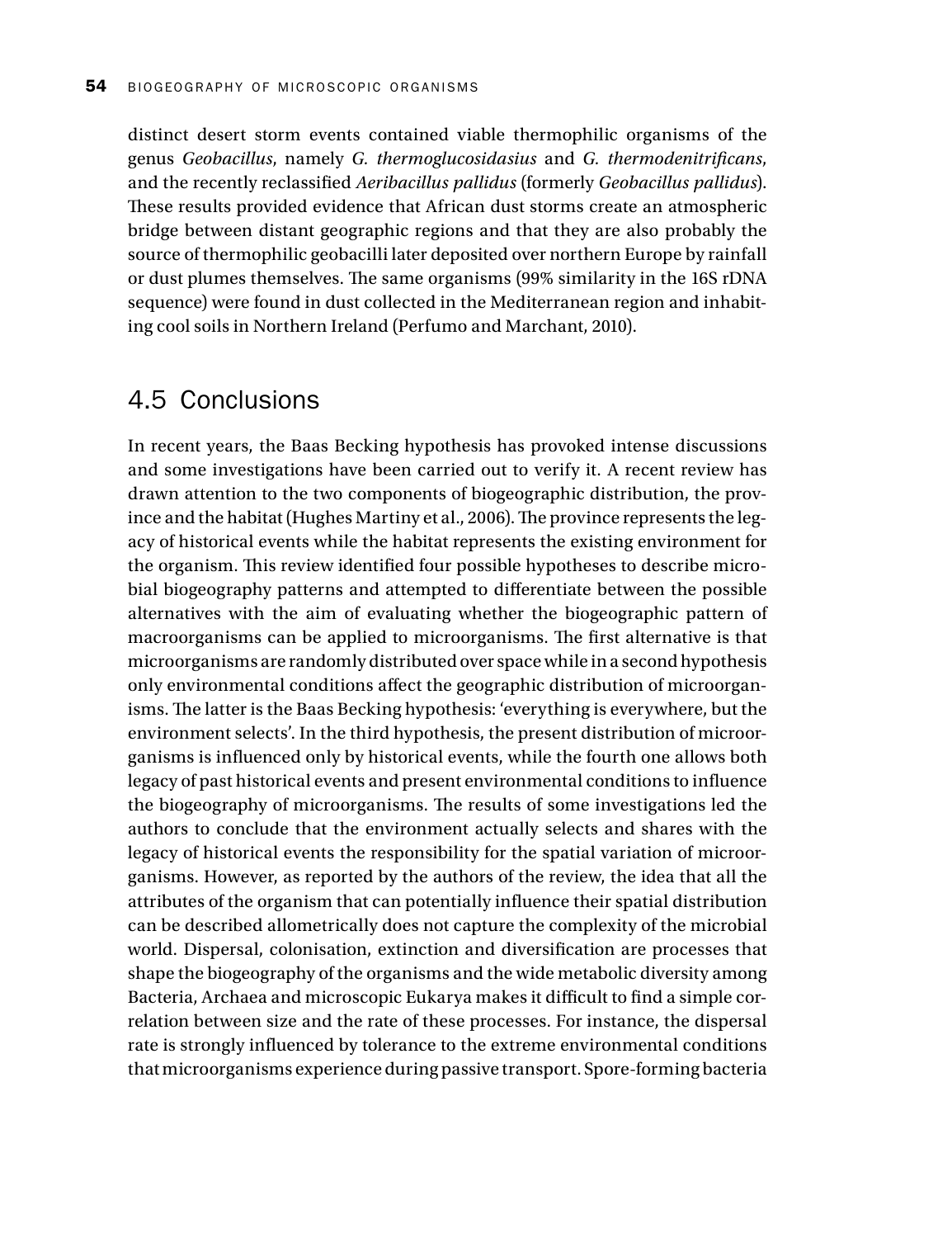have an advantage in being transported for long distances. Thus, the spatial dispersal of microorganisms depends not only on their size, but also on their specific attributes.

The results reported in this chapter report the presence and activity of bacteria in an environment that potentially does not allow their growth due to the low temperatures. Since it has been demonstrated that *Geobacilli* are extremely resistant to space vacuum, UV radiation and gamma-ray exposure and are the only microorganisms selected from hot environments under these extreme conditions (Saffary et al., 2002 ), it can be hypothesised that members of the genus *Geobacillus* are present wordwide due to this resistance to stress. In this sense, the assumptions of the Baas Becking hypothesis hold true for this kind of bacterium. Moreover, for geobacilli the selection of the cold environments seems not to hold since at least a slow growth is supposed to sustain their large population in cold soils. This growth is probably explained by the balance of growth and death rate at low temperatures. In geobacilli, at temperatures above 40 °C, the growth rate exceeds the death rate, and this differential increases up to  $60^{\circ}$ C; at temperatures between ambient and 37 °C, the death rate is higher than the growth rate, preventing any increase in biomass in freshly inoculated cultures (Pavlostathis et al., 2006). Thus, it can be supposed that the growth at 4°C over protracted time periods can be explained by a low growth rate but an even lower death rate. These specific features make members of the genus *Geobacillus* cosmopolitan microorganisms.

#### References

- Amann, R.I., Binder, B.J., Olson, R.J. et al. (1990). Combination of 16S rRNAtargeted oligonucleotide probes with flow cytometry for analyzing mixed microbial populations . *Applied Environmental Microbiology* **56** , 1919 –1925.
- Banat, I.M., Marchant, R., Rahman, T.J. ( 2004 ). *Geobacillus debilis* sp. nov., a novel obligately thermophilic bacterium isolated from a cool soil environment, and reassignment of *Bacillus pallidus* to *Geobacillus*   $pallidus$  comb. nov. *International Journal of Systematics and Evolutionary Microbiology* **54** , 2197 –2201.
- Boopathy, R. (2000). Factors limiting bioremediation technologies. *Bioresource Technology* **74** , 63 –67.
- Caracciolo, A.B., Grenni, P., Cupo, C., Rossetti, S. (2005). *In situ* analysis of native microbial communities in complex samples with high particulate loads . *FEMS Microbiology Letters* **253** , 55 –58.
- Fenchel, T., Esteban, G.F., Finlay, B.J. ( 1997 ). Local versus global diversity of microorganisms: cryptic diversity of ciliated protozoa. *Oikos* **80** , 220 –225.
- Griffin, D.W., Kellogg, C.A., Garrison, V.H., Shinn, E.A. (2002). The global transport of dust. *American Scientist* **90** , 228 –235.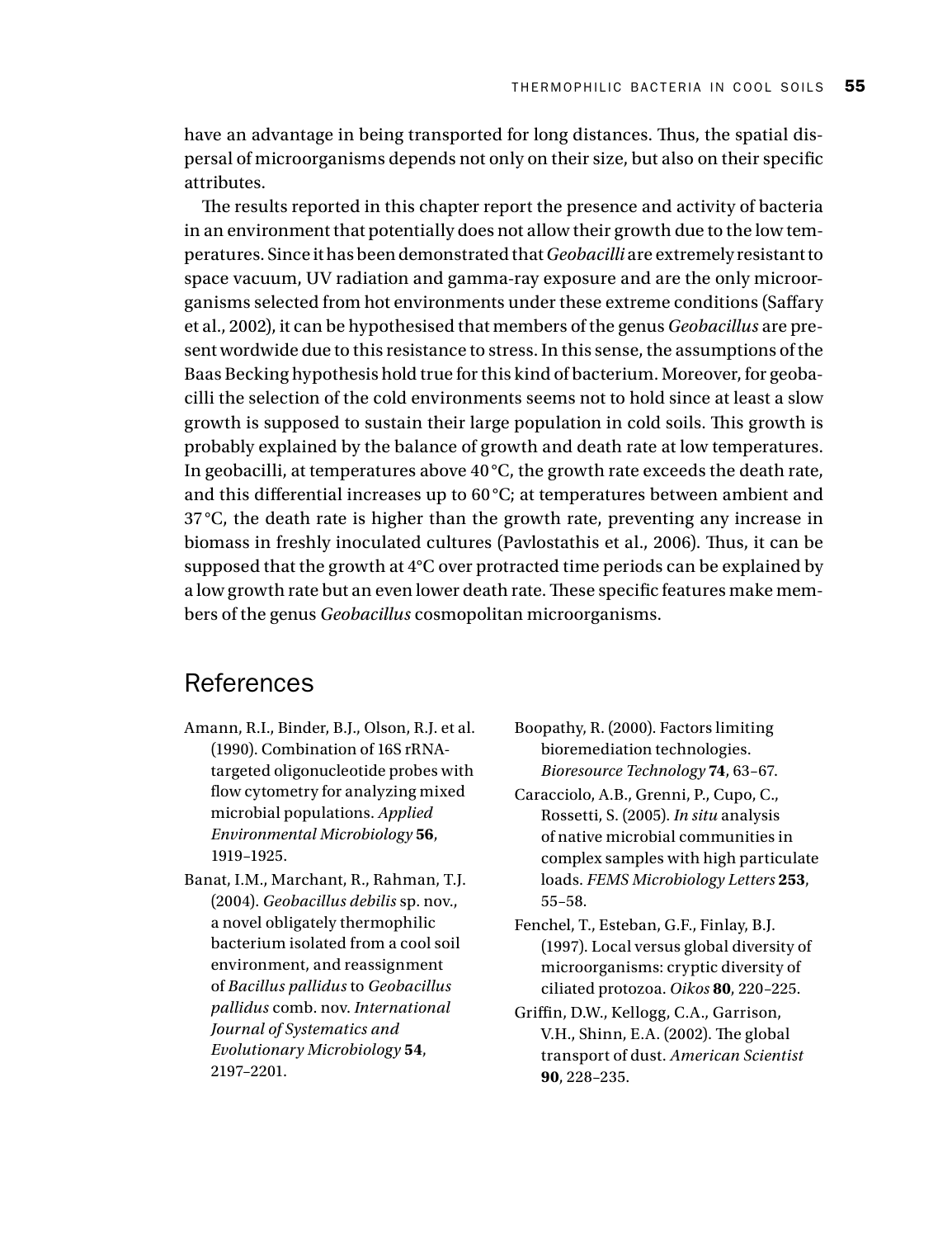- Harmsen, H., Prieur, D., Jeanthon, C.  $(1997)$ . Group-specific 16S rRNAtargeted oligonucleotide probes to identify thermophilic bacteria in marine hydrothermal vents. *Applied and Environmental Microbiology* **63** , 4061–4068.
- Hughes Martiny, J.B., Bohannan, B.J.M., Brown, J.H. et al. (2006). Microbial biogeography: putting microorganisms on the map. *Nature Reviews Microbiology* **4** , 102 –112.
- Marchant, R., Banat, I.M., Rahman, T.J., Berzano, M. (2002a). The frequency and characteristics of highly thermophilic bacteria in cool soil environments. *Environmental Microbiology* **4** , 595 –602.
- Marchant, R., Banat, I.M., Rahman, T.J., Berzano, M. (2002b). What are high temperature bacteria doing in cold environments? *Trends in Microbiology* **10** , 120 –121.
- Marchant, R., Sharkey, F.H., Banat, I.M., Rahman, T.J., Perfumo, A. (2006). The degradation of n-hexadecane in soil by thermophilic geobacilli. *FEMS Microbiology Ecology* **56** , 44 –54.
- Marchant, R., Franzetti, A., Pavlostathis, S.G. et al. (2008). Thermophilic bacteria in cool temperate soils: are they metabolically active or continually added by global atmospheric transport? *Applied Microbiology and Biotechnology* **78** , 841 –852.
- Nazina, T.N., Tourova, T.P., Poltaraus, A.B. et al. (2001). Taxonomic study of aerobic thermophilic bacilli: descriptions of *Geobacillus subterraneus* gen. nov., sp. nov. and *Geobacillus uzenensis* sp. nov. from petroleum reservoirs and transfer of *Bacillus stearothermophilus, Bacillus thermocatenulatus, Bacillus thermoleovorans, Bacillus kaustophilus,*

*Bacillus thermoglucosidasius and Bacillus thermodenitrifi cans* to *Geobacillus* as the new combinations *G. stearothermophilus, G. thermocatenulatus, G. thermoleovorans, G. kaustophilus, G. thermoglucosidasius* and *G. thermodenitrifi cans* . *International Journal of Systematics and Evolutionary Microbiology* **51** , 433 –446.

- Nazina, T.N., Lebedeva, E.V., Poltaraus, A.B. et al. ( 2004 ). *Geobacillus gargensis* sp. nov., a novel thermophile from a hot spring, and the reclassification of *Bacillus vulcani* as *Geobacillus vulcani* comb. nov . *International Journal of Systematics and Evolutionary Microbiology* **54** , 2019 –2024.
- Nazina, T.N., Sokolova, D.S., Grigoryan, A.A. et al. ( 2005 ). *Geobacillus jurassicus* sp. nov., a new thermophilic bacterium isolated from a hightemperature petroleum reservoir, and the validation of the *Geobacillus species* . *Systematic and Applied Microbiology* **28** , 43 –53.
- O'Malley, M.A. (2008). Everything is everywhere: but the environment selects: ubiquitous distribution and ecological determinism in microbial biogeography . *Studies in History and Philosophy of Biological and Biomedical Sciences* **39** , 314 –325.
- Pavlostathis, S.G., Marchant, R., Banat, I.M., Ternan, N.G., McMullan, G. (2006). High growth rate and substrate exhaustion results in rapid cell death and lysis in the thermophilic bacterium *Geobacillus thermoleovorans* . *Biotechnology and Bioengineering* **95** , 84 –95.
- Perfumo, A., Marchant, R. (2010). Global transport of thermophilic bacteria in atmospheric dust. *Environmental Microbiology Reports* **2** , 333 –339.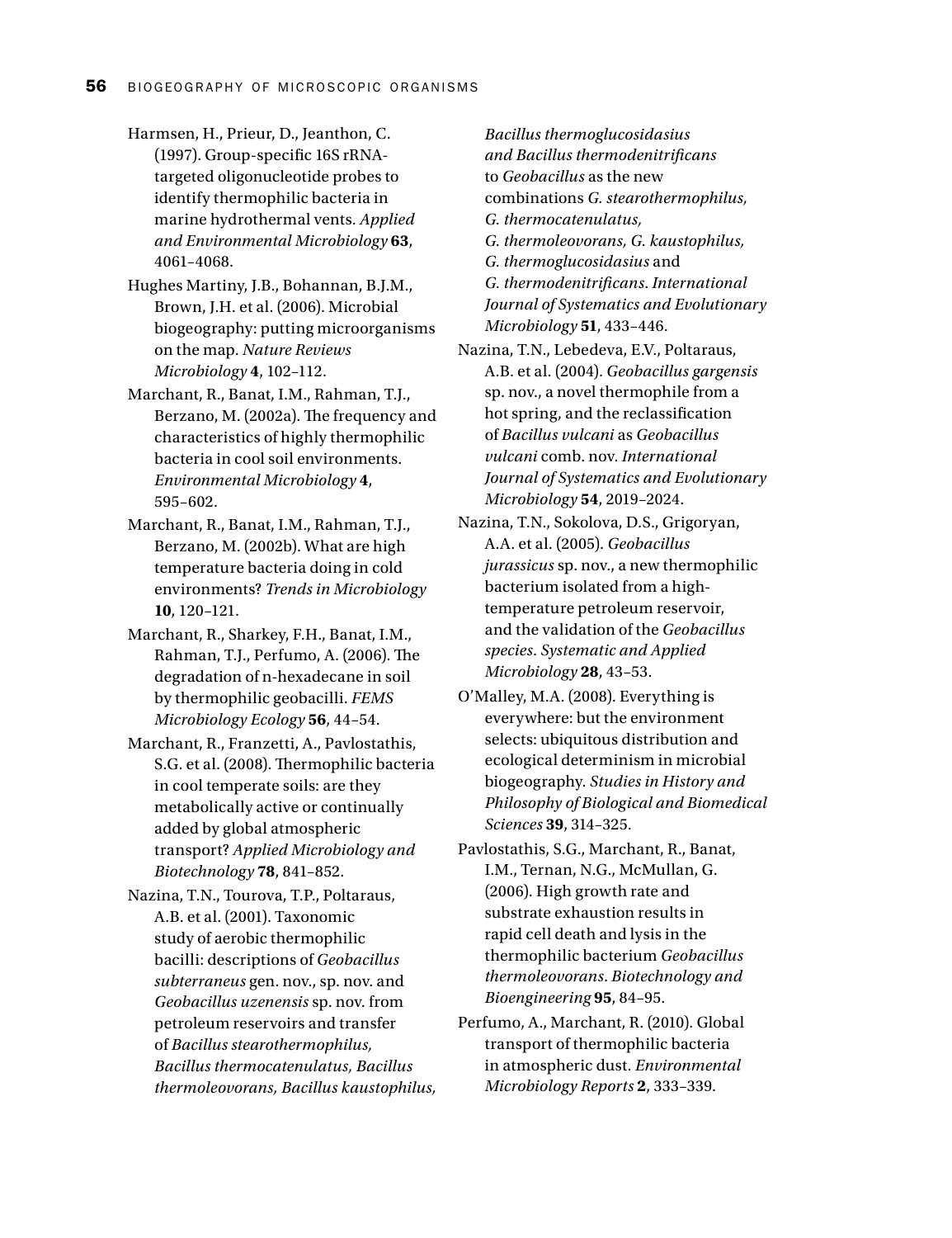- Perfumo, A., Banat, I.M., Marchant, R., Vezzulli, L. (2007). Thermally enhanced approaches for bioremediation of hydrocarbon-contaminated soils. *Chemosphere* **66** , 179 –184.
- Pernthaler, J., Glöckner, F-O., Schönhuber, W., Amann, R. (2001). Fluorescence in *situ* hybridization (FISH) with rRNAtargeted oligonucleotide probes . *Methods in Microbiology* **30** , 207 –226.
- Rahman, T.J., Marchant, R., Banat, I.M. (2004). Distribution and molecular investigation of highly thermophilic bacteria associated with cool soil

environments. *Biochemical Society Transactions* **32** , 209 –213.

- Saffary, R., Nandakumar, R., Spencer, D. et al. (2002). Microbial survival of space vaccum and extreme ultraviolet irradiation: strain isolation and analysis during a rocket flight. **FEMS** *Microbiology Letters* **215** , 163 –168.
- Sung, M.-H., Kim, H., Bae, J.-W. et al. ( 2002 ). *Geobacillus toebii* sp nov., a novel thermophilic bacterium isolated from hay compost. *International Journal of Systematics and Evolutionary Microbiology* **52** , 2251 –2255.